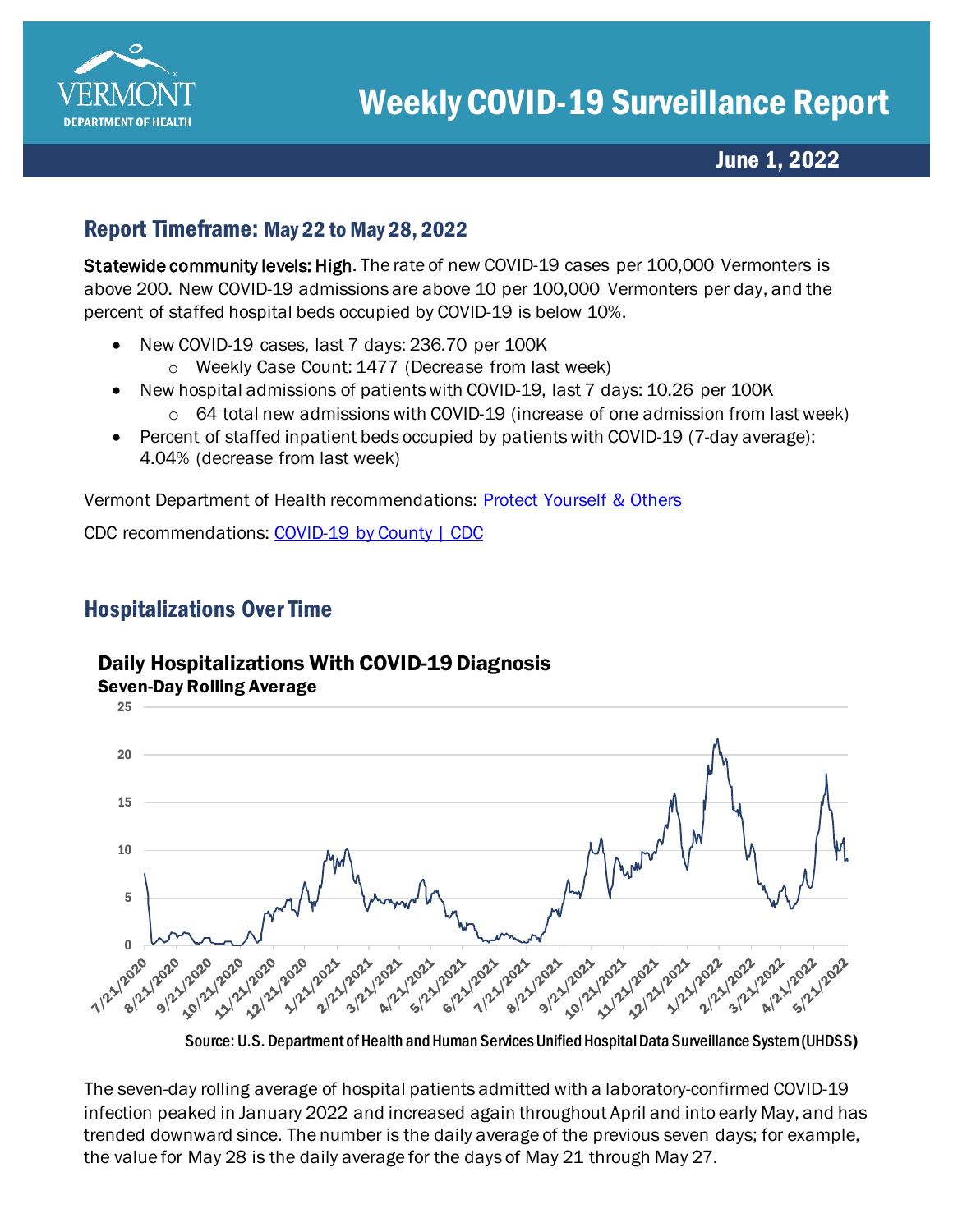Percent of Emergency Visits with COVID-Like Illness

#### Syndromic Surveillance

Vermont is using the Electronic Surveillance System for the Early Notification of Community-based Epidemics (ESSENCE), which provides all individual emergency department visits from participating emergency departments<sup>1</sup> to identify Emergency Department visits for COVID-Like Illness (CLI).

During this reporting period under 5% of emergency visits in participating emergency departments have included COVID-like illness. This is the lowest proportion since early April 2022.



Source: Early Notification of Community-based Epidemics (ESSENCE)



#### Proportion of circulating variants

For the week ending May 8, Broad Institute changed the specificity with which they are reporting out the BA.2 subvariants. Therefore, many sequences that would have previously been reported as "BA.2 lineage" are specified as BA.2.12 and BA.2.12.1 for this week. For the week of May 8, 97% of sequences were BA.2 and its sublineages. (Sources: Broad Institute; Health Department Whole Genome Sequencing program.)

<span id="page-1-0"></span>*<sup>1</sup>* All Vermont hospitals and two urgent care clinics are included in ESSENCE.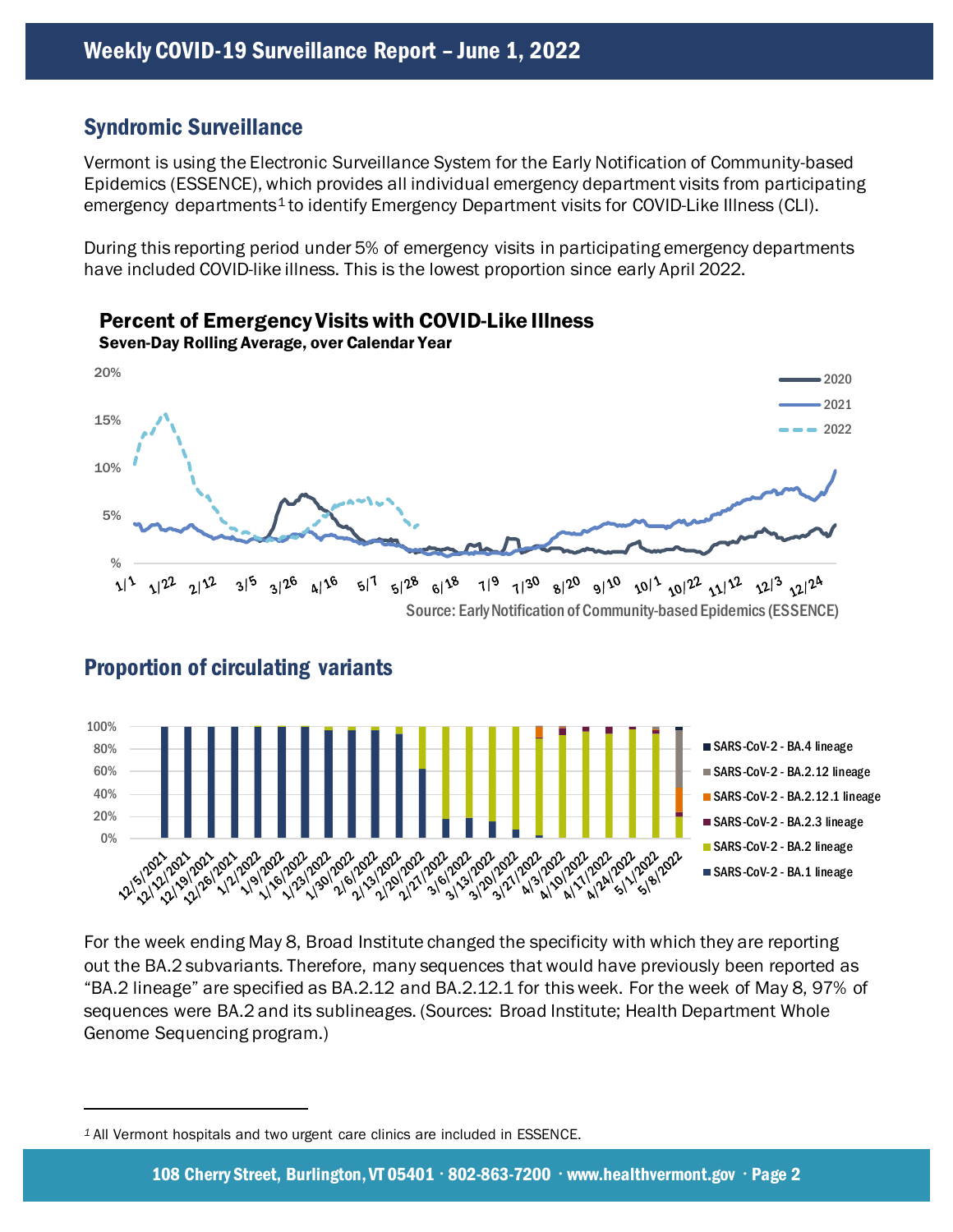

### Wastewater Monitoring

Several Vermont wastewater districts have recently begun participating with the National Wastewater Surveillance System (NWSS). The NWSS reports the percent of changes over 15 days. Sample frequency may vary by site. Due to a recent change in NWSS contractor, most NWSS sites still have not accumulated enough data to show trends.

| <b>NWSS Site</b>      | 15-day % change                 |
|-----------------------|---------------------------------|
| Bennington            | $\star$                         |
| <b>Brighton</b>       | $\star$                         |
| <b>Essex Junction</b> | Decrease between<br>10% and 99% |
| Johnson               | $\star$                         |
| Morrisville           | $\star$                         |
| Newport City          | $\star$                         |
| Springfield           | $\star$                         |
| St. Albans City       | $\star$                         |
| St. Johnsbury         | $\star$                         |
| Troy / Jay WWTP       | Decrease between<br>10% and 99% |
| Winooski              | $\star$                         |

\*Trend data will be reported when available

In addition to Vermont's NWSS sites, the City of Burlington has been collecting samples in collaboration with the Health Department and research partners at the University of Vermont and at Dartmouth-Hitchcock Medical Center. Burlington has been collecting data since August 2020, and reports on the 24-hour viral concentration (as genomes per liter) of SARS-CoV-2 ribonucleic acid (RNA) collected at the city's three wastewater plants.



Burlington reported significantly higher viral concentrations at the North plant on 5/23, a small increase at the East plant, and a significant decrease at the Main plant.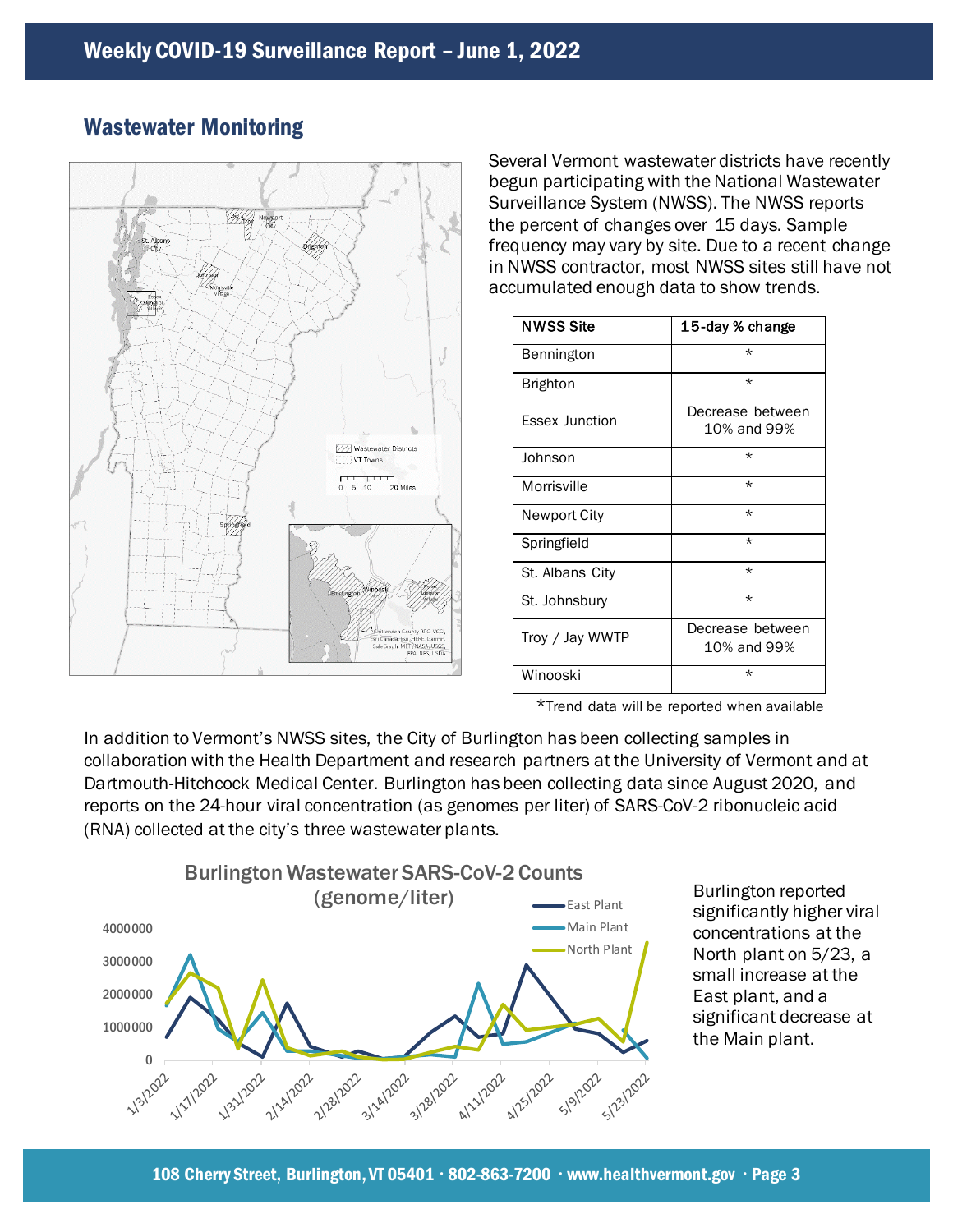#### Vaccination Rates



Vermonters Age 5+ Up to Date on COVID-19 Vaccination

Note: Race/ethnicity information is missing for 4% of vaccinated individuals. Population denominators are from 2019 population estimates so percentages shown are an estimate which may vary from the true proportion in the population, particularly for smaller groups. "Up to date" means a person has received all recommended doses in their primary series of COVID-19 vaccine, and one booster dose when eligible.

[COVID-19 vaccination rates](https://www.healthvermont.gov/covid-19/vaccine/covid-19-vaccine-dashboard) for Vermonters who identify as Pacific Islanders or Native American, Indigenous, or First Nation have been substantially lower than rates for other Vermonters. In addition, the number of people in the Vermont Immunization Registry who identify as Pacific Islanders or Native American, Indigenous, or First Nation are much lower than our Vermont Department of Health population estimates. These findings could be due to one or more of the following:

- 1) Pacific Islanders and Native/Indigenous Americans are less likely to report their race.
- 2) Pacific Islanders and Native/Indigenous Americans are receiving fewer vaccinations.
- 3) Health Department population estimates are overestimating the true population.
- 4) Race and ethnicity are collected by providers in a way that does not align with how people identify.

# Identified Cases



Note: Case counts and rates are calculated by *confirmed* and *probable* cases reported to the Health Department. (Source: NBS)

To calculate rates, counts are divided by 2019 Vermont population estimates for respective category and expressed per 100,000 in each category.

Due to high number of cases missing race/ethnicity data, rates are not provided for race/ethnicity categories.